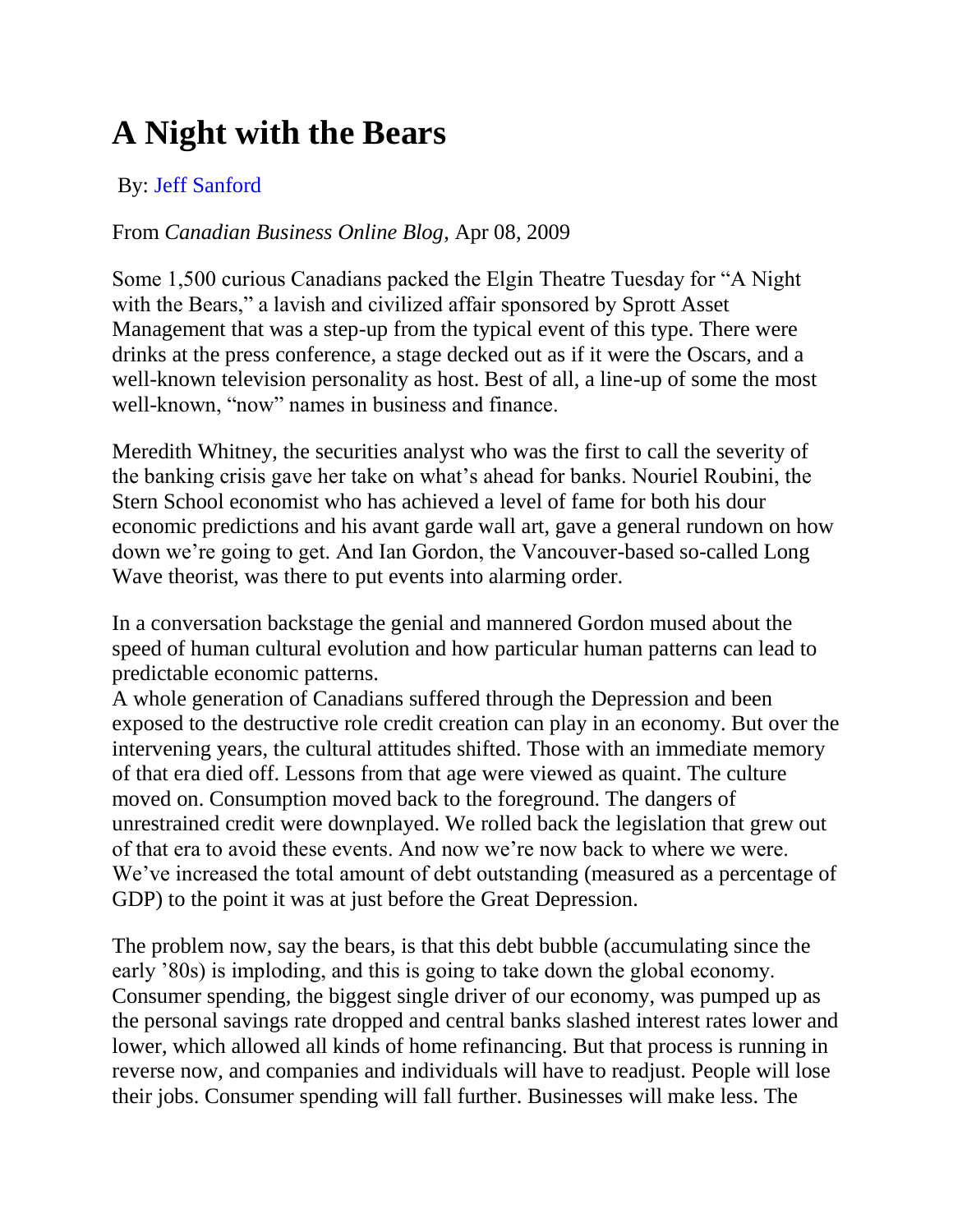debt payments won't be made. Stocks will suffer. People will feel poorer. More layoffs. Less spending. More declines in asset prices. According to Roubini, who was actually one of the optimistic voices this night, this debt deflation (not inflation) will be the dominant trend through to 2012. "The American consumer is tapped out," he said.

Meredith Whitney, the bank analyst, agreed. She began her presentation by reminiscing about her early days as a bank analyst who bought into the good story around securitization. By slicing and dicing bundles of loans into Triple AAA tranches and toxic waste tranches, we were able to offer more credit to more people, as well as to people who didn't qualify for credit before. And that was a good thing in the early days. It led to a cultural belief at the time in the "democratization of credit." "I believed in that idea, the idea that an immigrant with no banking background could come to North America and buy a house," says Whitney.

But as we let loose all kinds of new forms of debt (and therefore demand and liquidity) we created a whole new set of instabilities. The process of securitization, which allowed us to put off worries about "risk" and borrow lots more than we would have otherwise, is now the Achilles heel of the economy. The end of securitization will see less credit everywhere and at every level in the economy. We'll see lower credit card balances and a net decrease in total lending in the years ahead. Bank lending will go back to something more local and "monogamous" (more one-on-one, rather than bundled) "My deposits will be used for your mortgage," she says. But all of this will affect consumer spending in a negative way and will deepen the deflationary spiral.

The banks in the US have been dealing with this deflation by raising money in various ways. The first attempt to shore up what is effectively a bankrupt U.S. banking sector was through the big "vanity" buys by sovereign wealth funds, many of whom got burned by moving too quickly. Next it was the mergers. And then a bunch of preferred share issues. And then it was the governments stepping in to provide money to shore up the sector.

But that's not going to be enough said Whitney. Next will be big asset sales on the part of U..S banks that will finally be forced to shed key assets they have so far been loath to part with. They won't have a choice. Credit card losses will mount. They'll have to deal with all the bad commercial mortgage loans outstanding. This will be good for the Canadian banks that could pick up some deals. But the